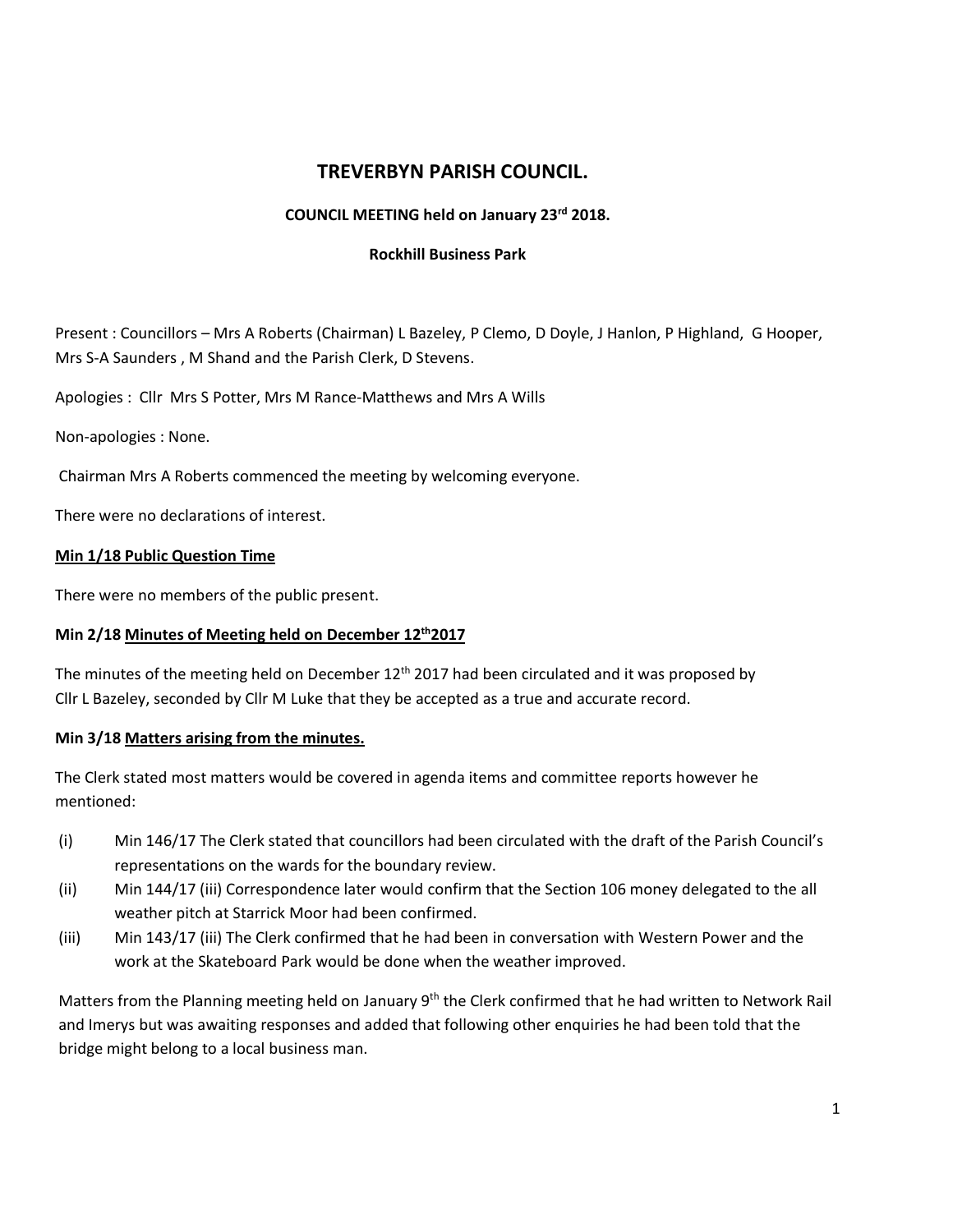### **Min 4/18 County Councillors Report**

County Cllr Mrs S-A Sanders reported that she had been involved in meetings about Trethowel Park and gave comprehensive details of the camera surveys on the drainage and culvert in the park. It was hoped that some progress would be made in taking the water away from the area. Consultation with the Open Space team, Environment Agency and Rachel Tatlow (Cormac) shows there is a keenness to sort out the issues.

She spoke in particular of one resident in Trethowel who was suffering major difficulties with the flooding.

County Cllr M Luke stated that he and the Clerk had attended meetings on the St Austell Garden Gateway Group and it was hoped that our Parish Council would get involved in providing features on the Stenalees and Eden roundabouts. The Clerk added that we had been offered advice and assistance of St Austell Town Council's head gardener on this work. Cllr Luke continued reporting that he was arranging meetings with representatives of Cornwall Council on the future of the old Carclaze Infant School. He had also been busy in talks with SITA about the rubbish strewn around the surrounds of the amenity centre at Menear Road and on the distributor road.

### **Min 5/18 Matters of interest within the Parish.**

- (i) The Clerk reported that he had received correspondence from Ruddlemoor Village Green Association re the state of the land adjoining the village green area.
- (ii) Cllr Mrs A Roberts mentioned the overgrown footpath on Bugle railway bridge. The Clerk agreed to write to Network Rail and Mr Nelson Richards on the matter.
- (iii) Cllr M Shand enquired if anything was going to happen on moving the wrecked car in the hedge on the road from Bugle to Lockengate. It was agreed that the Clerk write to Roche Parish Council.
- (iv) Cllr P Highland spoke of the damage (with photographs) to signposts at the junction of Molinnis Road and Lower Molinnis. The Clerk then read a letter from a resident in the same area enquiring if the Parish Council could assist in repairing the lane and the flooding issue. Cllr P Highland stated that he had done a lot of remedial work on the lane at the weekend.

### **Min 6/18 Correspondence**

- Letter of confirmation from Public Open Spaces confirming that the Section 106 money for Starrick Moor has been approved provided copies of invoices for works undertaken are provided.
- Latest CALC newsletters (circulated)
- Training on the new General Data Protection Regulation (May 2018) at Epiphany House, Truro on March 9<sup>th</sup> cost £45 + vat.
- Creati*ve* workshops for ClayTown Project led by St Austell Bay Economic Forum on Saturday Jan 27th 12- 3pm or Sunday 28<sup>th</sup> 11-3pm at White River Place.
- Road closure Bodmin road, St Austell from February  $5<sup>th</sup>$  April 24<sup>th</sup>
- Road closure Junction with Eden access road to Trethurgy from January 22<sup>nd</sup> February 11<sup>th</sup>.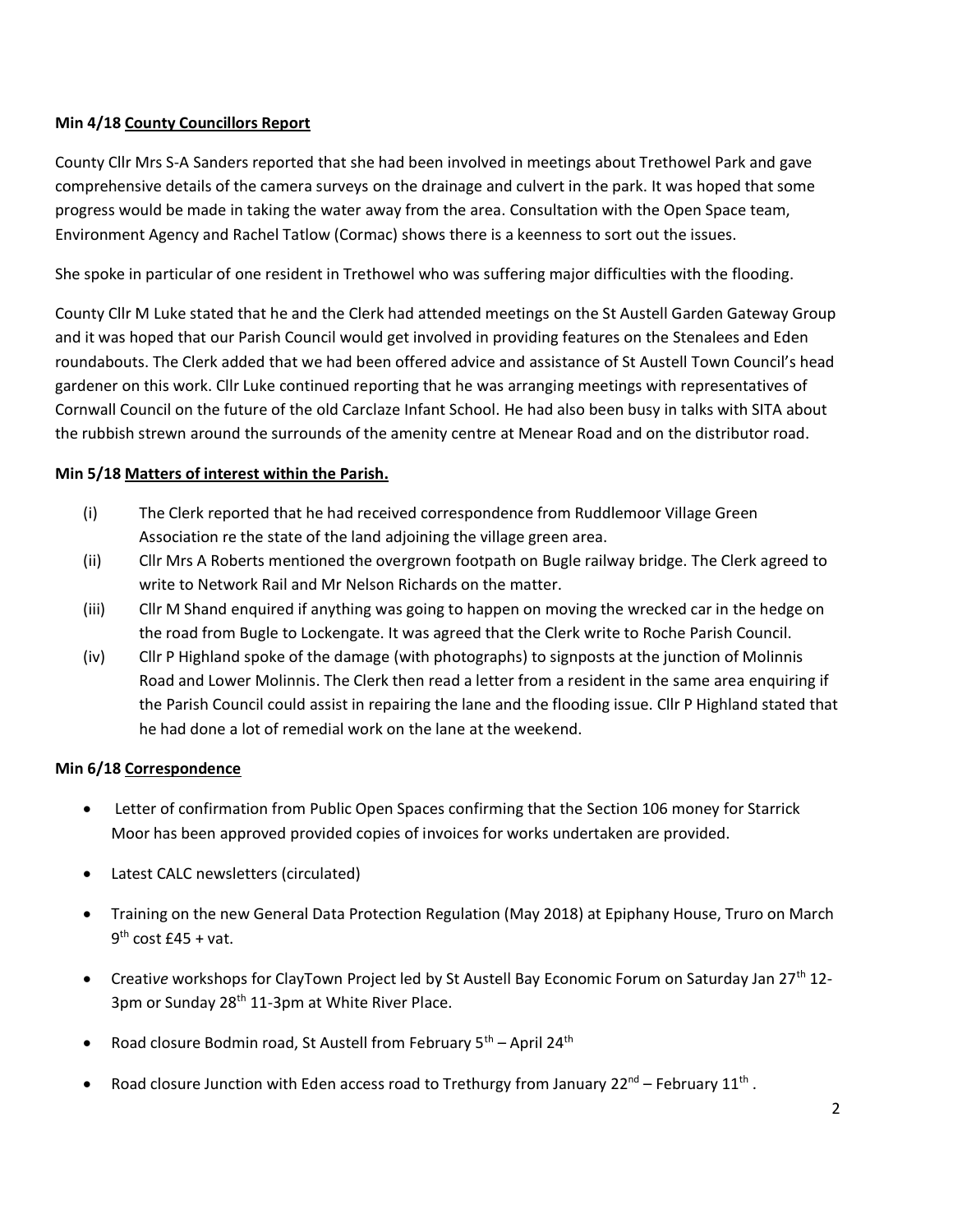- Aalgard Renshaw offering internal audit services.
- The Clerk reminded some councillors that they had been required to complete new Register of Interests forms.

# **Min 7/18 Finance**

Councillors were presented with a list of Income & Expenditure Accounts for the months of December and January and a brief explanation of the transactions was given by the Clerk. It was proposed by Cllr P Clemo, seconded by Cllr M Luke that the report be accepted and that the payments be made as per schedule. All in favour.

The Clerk mentioned that a new shredder was needed for the Parish Office and it was proposed by Cllr P Clemo , seconded by Cllr M Shand that a figure up to £200 be allocated for the purchase.

Also the Clerk stated an agenda item for the next meeting on February 27<sup>th</sup> that councillors should consider transferring some funds to the Reserve Account. Agreed.

# **Min 8 /18 Neighbourhood Plan**

There was considerable discussion on the way forward with the Neighbourhood Plan taking into consideration the imminent Boundary Review and proposed Garden Village (Ecotown). It was accepted that the apathy shown by the local community needed to be looked at and Cllr M Shand had seen a leaflet from another council that might be useful in addressing this matter. Cllr L Bazeley offered to collate the current information provided at various surveys. Cllr S-A Saunders also mentioned that consideration be given to the Lottery Funding that should be utilised in a specific time period or would have to be returned. It was agreed that this continues to be an agenda item at future meetings.

# **Min 9/18 Maintenance Report**

The Clerk thanked Cllr Mrs A Wills for preparing the maintenance report and quoted that she commended the work done by our maintenance man as in spite of the terrible storms we have recently experienced all our property was in excellent order.

# **Min 10/18 Treverbyn Parish Community Fund**

 Cllr P Clemo stated that various correspondence with CleanEarth Energy had led to the funds now being transferred to the Funds account. The Clerk would be sorting out with the local press an article to promote that application forms were available for local organisations and an advert would be placed in local shops and Council notice boards.